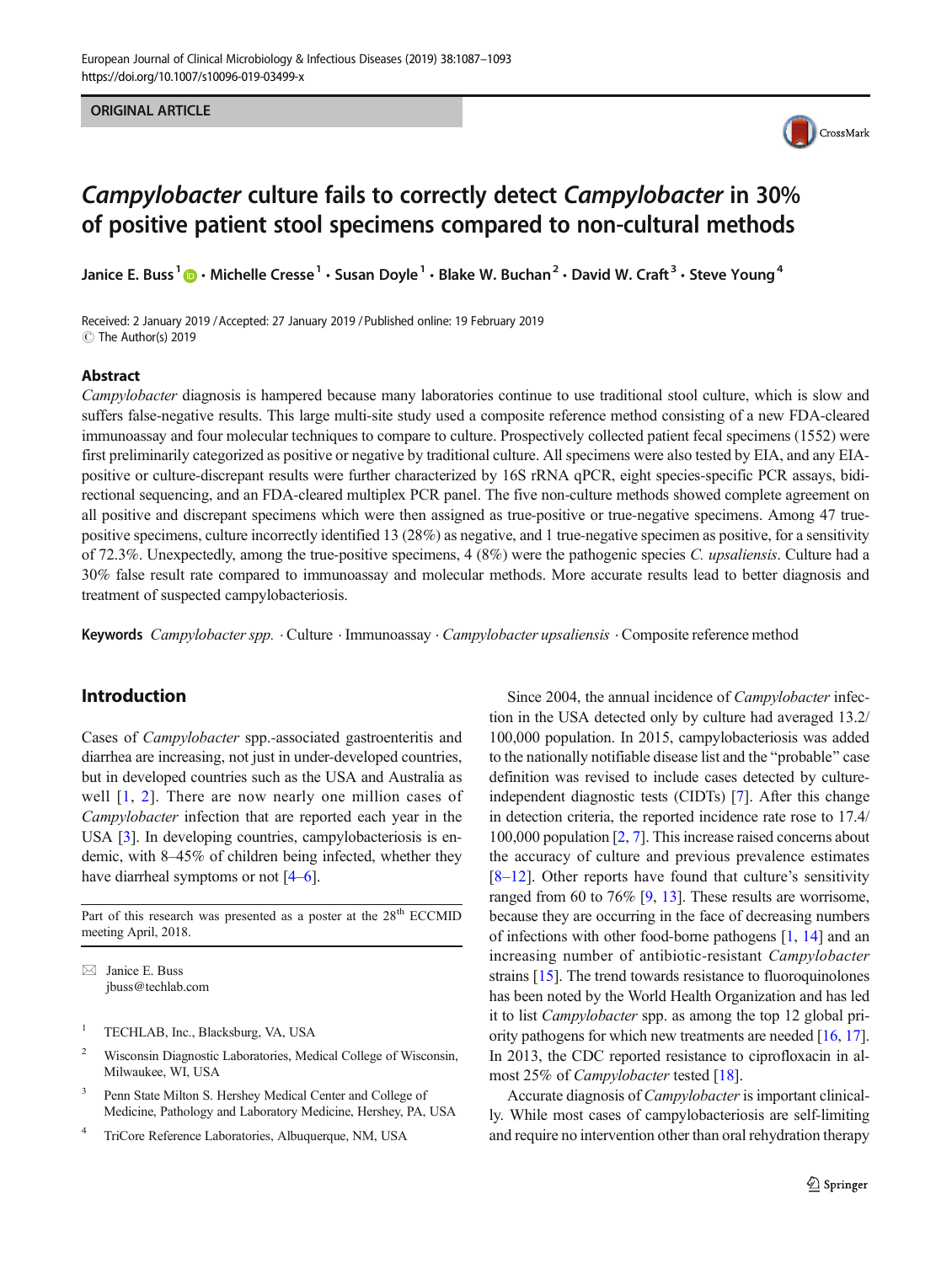<span id="page-1-0"></span>(ORT), severe cases can require antibiotics and carry the risk of major complications, such as Guillain-Barré syndrome paralysis [\[19](#page-6-0), [20\]](#page-6-0). For patients with serious diarrheal symptoms, gastroenteritis caused by Campylobacter is not distinctive enough to guide clinical choices of treatment. As a result, empiric antibiotics (a fluoroquinolone such as ciprofloxacin, or azithromycin) are often prescribed while the patient and doctor await results of stool specimen culture [[21\]](#page-6-0). Such antibiotic treatment is a considerable gamble as it can increase the patient's risk for acquiring Clostridioides difficile infection, can be unnecessary if the cause is viral, or, if the suspected infection is actually shiga-toxin producing E. coli O157, can put the patient at risk for development of hemolytic uremic syndrome [\[22\]](#page-6-0). The improper use of unnecessary or inappropriate antibiotics also contributes to antibiotic resistance.

A serious problem for diagnosis of campylobacteriosis is continued reliance on culture methods to detect Campylobacter spp. in human stool. Growth of Campylobacter is slow, requiring 48–72 h, and involves specialized growth medium and chambers for microaerophilic growth [\[23\]](#page-6-0). Culture accuracy is limited by the tendency of Campylobacter to die erratically during handling, and by the difficulty of detecting microscopic colonies among competing fecal flora [[10](#page-5-0), [24\]](#page-6-0). Placing specimens in transport medium is thought to prolong organism survival, but length of successful storage is poorly defined [\[25\]](#page-6-0). The smallest amount of Campylobacter that culture can detect among competing fecal flora has not been reported. This information is necessary for the fundamental correlation of the numbers of bacteria detected by culture (and culture-independent tests) with clinical diarrheal symptoms. Such an estimate will be also be useful for study of protective immunity [[26\]](#page-6-0) or asymptomatic carriage [\[5,](#page-5-0) [6\]](#page-5-0) of *Campylobacter* spp., especially in endemic settings.

Correct diagnosis of Campylobacter infection is important for antibiotic avoidance whenever possible. Despite its history of use, stool culture has long been suspected of failing to accurately identify a significant number of Campylobacter infections [[23\]](#page-6-0). Such false-negative results can mean that the patient may continue to receive ineffective antibiotic treatment (e.g., if bacteria are fluoroquinolone resistant) [[21\]](#page-6-0). Falsepositive results from conventional culture on plates containing antibiotics, when a candidate colony among fecal flora is not actually C. jejuni or C. coli, have also been reported and led to the development of multiple methods to optimize accurate recognition of colonies [[27,](#page-6-0) [28\]](#page-6-0). Although uncommon, such false-positive results can encourage continued potentially unsafe antibiotic treatment and, more importantly, cut short the search for the causative pathogen.

This study provides a previously unavailable estimate of how many *C. jejuni* or *C. coli* can be detected in fecal cultures and tests how soon viability losses in Cary-Blair transport medium affect detection of Campylobacter-positive specimens by culture. In addition, diarrheal patient specimens were

first tested by culture then confirmed as correct or re-assigned as true-positive or true-negative specimens by screening with five methods based on different principles (enzyme immunoassay and four molecular tests). Both the analytical and clinical studies established that the accuracy of the rapid immunoassay and molecular methods were equivalent and demonstrated the limitations of culture.

# Materials and methods

## Enumeration of Campylobacter in fecal specimens

Type strains of C. jejuni (ATCC 33560) and C. coli (ATCC 33559) were grown in pre-reduced BHI broth (BD Biosciences, San Jose, CA) containing 4% fetal bovine serum, 0.5% each trypticase and protease peptone, 0.0125% sodium pyruvate, and 0.0125% sodium bisulfite. Flasks were incubated at 37 °C in an anaerobic jar containing a CampyGen™ gas generating system sachet (Hardy Diagnostics, Santa Maria, CA). Growth of the bacteria was monitored by turbidity at  $OD_{600}$  and incubation stopped after 48 h or before  $OD_{600}$ values reached ~ 0.4. This OD<sub>600</sub> typically equated to  $\geq$  $10<sup>7</sup> CFU/mL$ . Standard plate counts were performed on duplicate plates.

Six other Campylobacter species (Table 1) were grown according to vendor instructions to characterize reactivity of the immunoassay and species-specific qPCR. Table 1 shows the strain numbers used by different vendors.

At the same time as the plates for analytical counts (AnaeroGRO™ Campylobacter-selective Agar, Hardy

Table 1 Identification numbers of equivalent strains of *Campylobacter* spp. and genes targeted for species-specific qPCR

| Species            | Strain Number        |                   |                   | Gene target |
|--------------------|----------------------|-------------------|-------------------|-------------|
|                    | <b>ATCC</b><br>a     | NCTC <sup>b</sup> | CCUG <sup>c</sup> |             |
| C. jejuni          | $33560$ <sup>d</sup> | 11,351            | 11,284            | hipO        |
| C. coli            | 33,559               | 11,366            | 11,283            | cadF        |
| C. upsaliensis     | 43,954               | 11,541            | 14,193            | cm60        |
| C. lari            | 35,221               | 11,352            | 23,947            | cm60        |
| C. helveticus      | 51,209               | 12.470            | 54,661            | cm60        |
| C. fetus           | 27,374               | 10.842            | 6823A             | cpn60       |
| C. hyointestinalis | 35,217               | 11,608            | 14,169            | cpn60       |
| C. concisus        | 33,237               | 11,485            | 13,144            | cpn60       |

<sup>a</sup> ATCC is American Type Culture Collection, Manassas, Virginia, USA

<sup>c</sup> CCUG is Culture Collection of the University of Gothenburg, Gothenburg, Sweden

<sup>d</sup>Bold is indicated for strain numbers used in this study

<sup>b</sup> NCTC is National Collection of Type Cultures, Salisbury, UK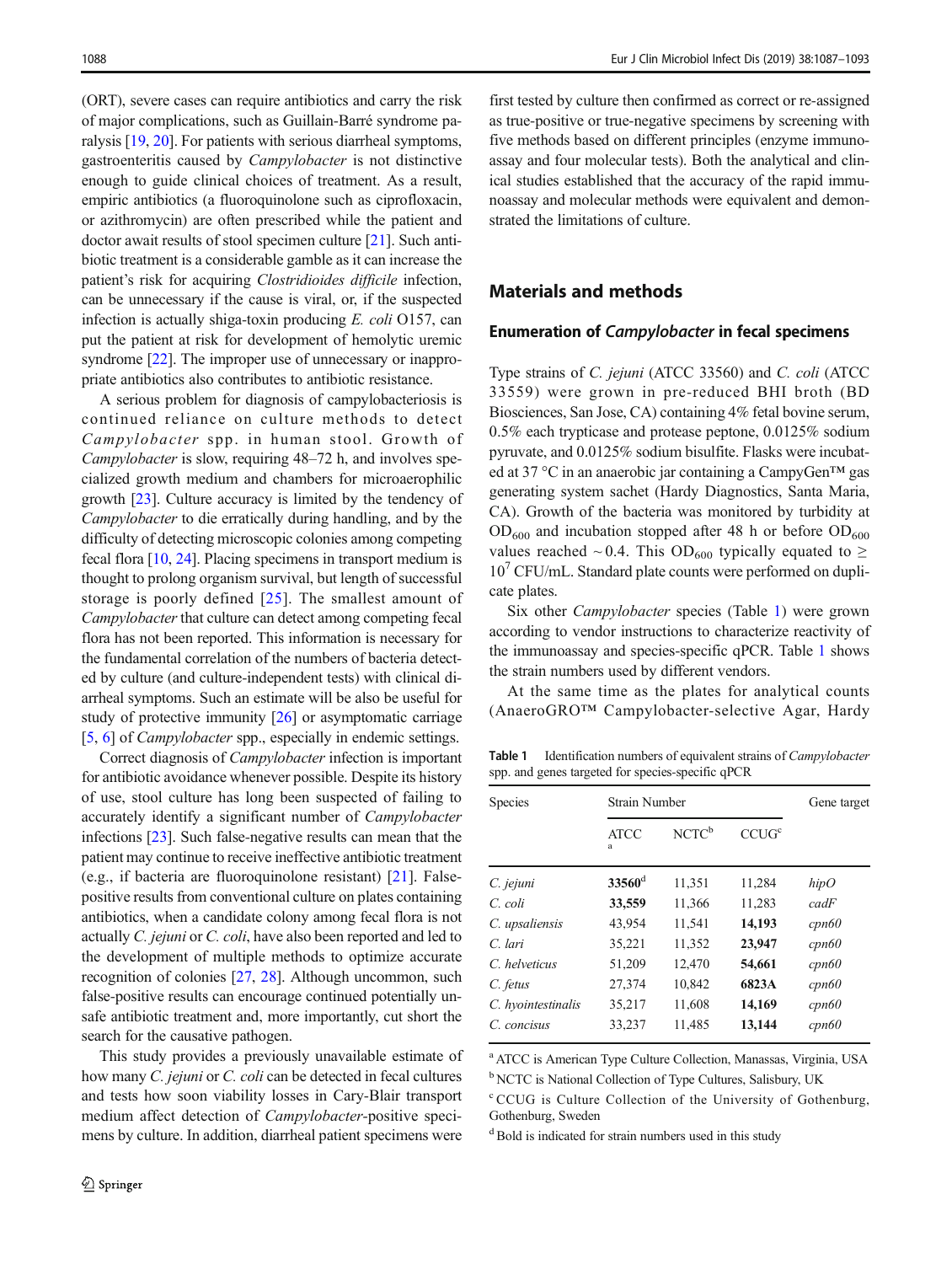Diagnostics) were prepared, a second set of broth dilutions was made by diluting 100 μL of turbid broth into 0.9 mL of a Campylobacter-negative fecal pool. The pool was made from diarrheal patient surveillance specimens that had been tested by the Campylobacter EIA and 16S rRNA PCR. A control plate with no Campylobacter added to the fecal pool was included in each experiment to help identify non-Campylobacter colonies. The streaked plates were examined visually at 48 h for colonies resembling those from pure Campylobacter cultures. Gram stain and microscopy was used to confirm that the selected colonies had Campylobacter morphology and were gram negative. If either of the duplicate plates at a particular dilution had 1 or more Campylobacter colony present, that dilution was considered fecal-culture positive. The analytical counts were then used to calculate the CFU/mL present in the second set of fecal dilutions.

#### Cary-Blair sample stability study

One milliliter of C. jejuni broth culture prepared as above was mixed with 1 ml of the negative fecal pool. Duplicate 2-fold serial dilutions of the pool were prepared in additional fecal pool. Each dilution of the fecal curve was diluted 1:4 into Cary-Blair transport medium (Thermo-Fisher Scientific) per manufacturer's instructions. The fecal dilutions in Cary-Blair medium were stored at 2–8 °C for 96 h with daily fecal culture in duplicate occurring at time zero and every 24 h. Simultaneous analytical colony counts of the broth were performed as above.

## Clinical studies

De-identified fecal specimens, submitted for stool culture and not collected specifically for this study, were collected between May 2017 and September 2017 at three independent clinical sites. All specimens were obtained from stool submitted for routine testing from patients who presented with clinical symptoms of gastroenteritis and diarrhea. All specimens from the TriCore Reference Laboratories and Wisconsin Diagnostic Laboratories were received in Cary Blair or C&S transport media. Specimens from Hershey Medical Center were received as fresh specimens (72 specimens) or in transport medium (82 specimens). Specimens were stored at 2–8 °C and within 24 h of receipt and were tested using that site's standard laboratory Campylobacter culture method. All sites used Campylobacter-selective agar (Campylobacter CVA Agar with 10% sheep's blood and antibiotics) for the fecal cultures and grew cultures in a 42 °C microaerophilic environment for 72 or 48 h (Hershey Medical Center). Fecal cultures with colonies showing *Campylobacter*-like colony morphology were tested by conventional Gram stain and biochemical activity

assays. Positive colonies were sub-cultured to expand the isolate and identified with MALDI-TOF. In one instance, a colony that had been deemed Campylobacter-positive, expanded, and then tested by MALDI-TOF contained no detectable Campylobacter when assayed by EIA or any of the molecular methods. In Part One of the study, after removing an aliquot for culture, 876 specimens were quickly frozen and shipped to TECHLAB for immunoassay testing. At TECHLAB, the specimens were thawed only once, and samples were taken for EIA and DNA extraction. In Part Two of the study, 676 specimens were cultured and without delay tested with the immunoassay directly at the clinical sites. For both parts One and Two, only the specimens with positive or discrepant results compared to culture were tested at TECHLAB using the molecular methods of the Composite reference method described below. In both parts One and Two, the results of the immunoassay agreed completely with those of the molecular methods.

## Composite reference method

For immunoassay, an FDA-cleared, rapid, membrane-based EIA (the CAMPYLOBACTER QUIK CHEKTM test, TECHLAB, Inc., Blacksburg, VA) was performed according to package insert instructions. All molecular and EIA results were required to agree in order to confirm or re-assign a culture-tested specimen as true-positive or true-negative. It should be noted that this EIA assay agreed fully with the molecular tests described below.

A rigorous panel of molecular methods was assembled to determine if discrepant specimens truly contained Campylobacter or not. This composite reference method (CRM) consisted of qPCR for Campylobacter spp. 16S rRNA, 8 species-specific PCR assays, bidirectional sequencing, and the xTAG® GPP panel (Luminex Corporation, Austin, TX) as well as the immunoassay.

For the molecular assays, DNA was extracted and purified from all positive and discrepant fecal specimens using NucliSENS® easyMag (BioMérieux, Marcy-l'Étoile, France). The xTAG® GPP assay panel was run according to the manufacturer's instructions. Specimens that contained C. upsaliensis were adjudicated by the three other molecular assays, as the xTAG® GPP test does not detect C. upsaliensis. PCR primers and assays for 16S rRNA of Campylobacter spp. and eight *Campylobacter* species-specific PCR assays using the genes noted in Table [1](#page-1-0) were developed and validated with pure cultures and with bacteria spiked into negative fecal specimens [[29](#page-6-0), [30\]](#page-6-0). For bidirectional sequencing, DNA was amplified by 16S PCR [[10\]](#page-5-0) and amplified bands sent to the Biocomplexity Institute of Virginia Tech (Blacksburg, VA) for analysis. The species-specific PCR and sequencing results agreed fully.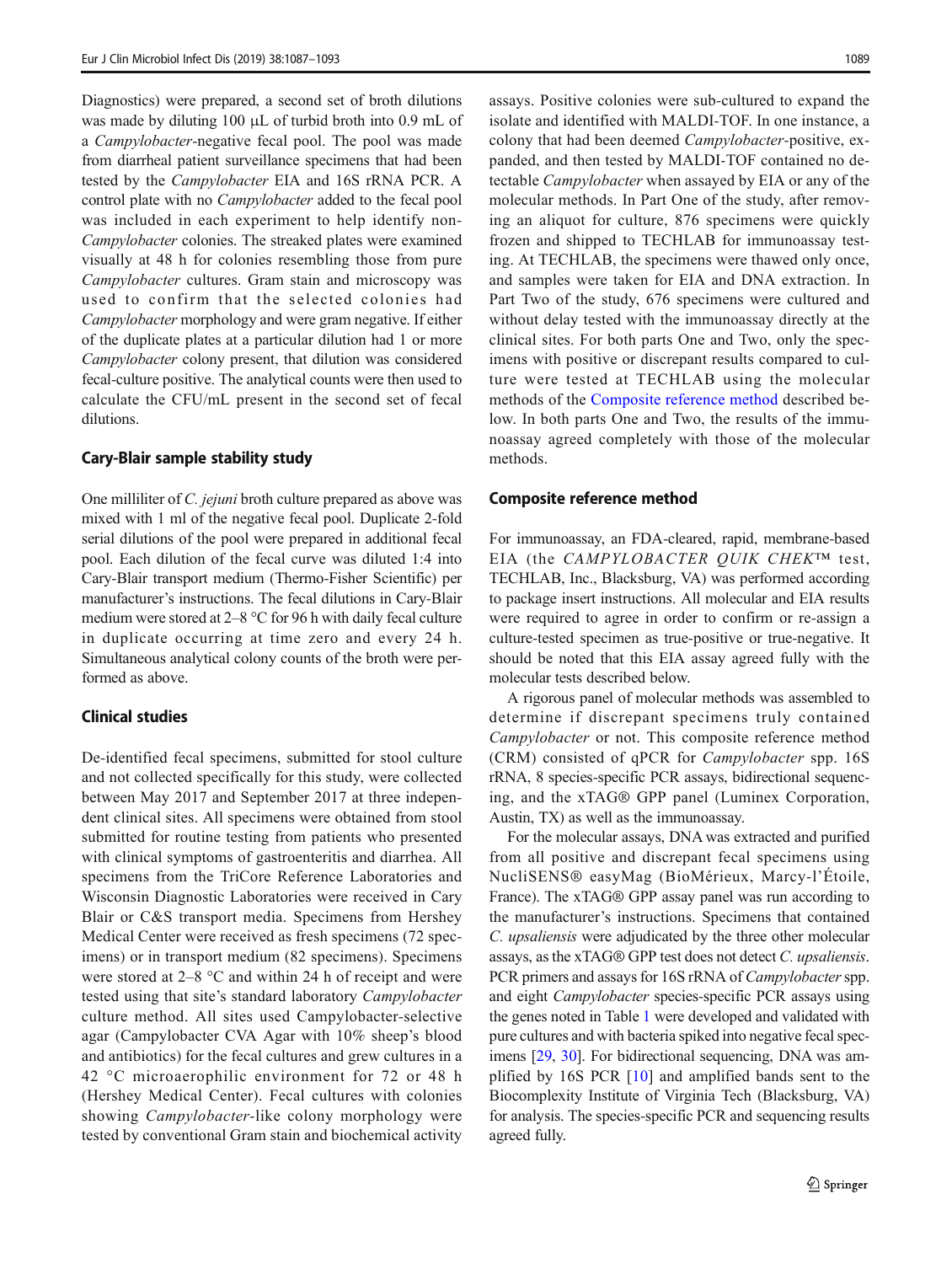## Results

# Culture-detectable levels of C. jejuni and C. coli in human stool

Amounts of Campylobacter in patient specimens have been previously estimated to be  $10^6 - 10^9$  CFU/mL [[31,](#page-6-0) [32](#page-6-0)]; however, the limiting number of Campylobacter per milliliter that culture can detect in stool has not been reported. Estimating that threshold required that two simultaneous assessments be made. One test used visual detection of Campylobacter colonies from serial dilutions of spiked fecal cultures; the second quantified the CFU/mL in the pure bacterial culture used for spiking.

From seven independent bacterial slurries (5 C. jejuni and 2 C. coli), the detection thresholds for Campylobacter by culture spanned from  $0.3-5 \times 10^6$  CFU/mL. The *C. coli* results overlapped with the C. jejuni range; averages of detection limits for each set of slurries were  $2 \times 10^6$  and  $1.2 \times$  $10^6$  CFU/mL for *C. jejuni* and *C. coli*, respectively. These results suggested that culture should detect either C. jejuni or *C. coli* in patient specimens down to roughly  $10^6$  CFU/mL. The detection threshold for the EIA is  $8.4 \times 10^4$  CFU/mL for *C. jejuni* and  $7.7 \times 10^5$  CFU/mL for *C. coli.* 

An additional series of tests addressed how long microaerophilic C. jejuni retained viability (ability to be cultured) when refrigerated specimens were stored in Cary Blair transport medium. These data are central to the accuracy of culture for fecal specimens that must be shipped from a clinic or office to reference labs for testing. At the time of preparation of sample dilutions, the stock broth had an initial concentration of  $4.8 \times 10^7$  CFU/mL. When these (2-fold to 516-fold) dilutions were incubated, C. jejuni was detected on the plates streaked with the 32 fold dilution (equivalent to  $1.5 \times 10^6$  CFU/mL), similar to the results above. However, in an identical dilution series made after holding the stock for 24 h in Cary Blair medium at 2–8 °C, only the 2-fold dilution (equivalent to 2.4  $\times$  $10^7$  CFU/mL) grew visible colonies, a 16-fold (94%) loss of culturable organisms. This detection threshold was maintained out to 96 h, when testing was discontinued. This indicated that within 1 day, culture from stool in Cary Blair medium risked missing specimens with less than  $10^7$  CFU/mL C. jejuni. These analytical studies were augmented by a large study with actual patient specimens.

The clinical accuracy of culture was assessed at three major laboratories by testing 1552 prospective stool specimens submitted for routine analysis. Age and gender information was available for all 1552 patients. Patient ages ranged from less than 1 to 100 years. Of the 1552 patients, 15.7% were  $\leq$ 18 years, 38.7% were females, and 61.3% were males. No difference in culture performance was observed based on patient age or gender.

Among the 1552 specimens, culture yielded 35 positive results while the immunoassay and 4 molecular assays produced 47 positive results (Table 2). One of the 35 culturepositive specimens was EIA- and CRM-negative. The total number of discrepant results was 14. Testing with 4 molecular methods also affirmed that the 1 culture-positive but immunoassay-negative result was negative and that the 34 concordant culture- and EIA-positive specimens were positive. These true-positive specimens included 31 C. jejuniand 3 C. upsaliensis-positive specimens. Of the 13 additional culture-negative but immunoassay-positive discordant specimens, the CRM confirmed that all 13 were true-positive, with 12 C. jejuni-positive and 1 C. upsaliensis-positive. These 13 culture-negative specimens were from patients with diarrhea and symptoms of gastroenteritis, showing that culture had missed clinically positive Campylobacter specimens.

When compared to the immunoassay, culture correctly identified 34 positive specimens, but called 13 truepositive specimens as negative and one true-negative specimen as positive, giving a sensitivity of 72.3% and a specificity of 99.9%. Compared to the four molecular reference methods, the EIA had 100% correlation on all discrepant specimens (Table 2). Overall, culture produced false-negative (13) or false-positive (1) results in 29% of 48 specimens. Culture results with specimens collected at the three clinical laboratories were similar and gave an  $\sim$  30% rate of incorrect assignment (Table [3\)](#page-4-0). Rates of incorrect culture results for the 676 never-frozen specimens that were immunoassay-tested at the three laboratory sites and for the 876 specimens that were frozen and tested at TECHLAB were equivalent.

The failure of culture to correctly identify specimens was not because of low numbers of Campylobacter in the specimens. Six of the 13 false-negative culture specimens had Campylobacter 16S rRNA (with Ct negative cutoff of > 40) values that were below a Ct of 30 (approximately  $3 \times$  $10^6$  CFU/mL). Two specimens had Ct values below 26. These ostensibly culture-negative specimens contained large numbers of Campylobacter. This extensive range of bacterial burden in false-positive results of culture is similar to results reported previously [\[9](#page-5-0), [33](#page-6-0)].

Table 2 Clinical performance of culture

| $N = 1552$  | $EIA+$ | $EIA-$ | ${}^a$ CRM+ | $CRM-$ |  |  |
|-------------|--------|--------|-------------|--------|--|--|
| $Culture +$ | 34     |        | 34          |        |  |  |
| $Culture-$  | 13     | 1504   | 13          |        |  |  |
| Sensitivity | 72.3%  |        |             |        |  |  |
| Specificity | 99.9%  |        |             |        |  |  |

<sup>a</sup> CRM refers to the EIA and four molecular assays of the composite reference methods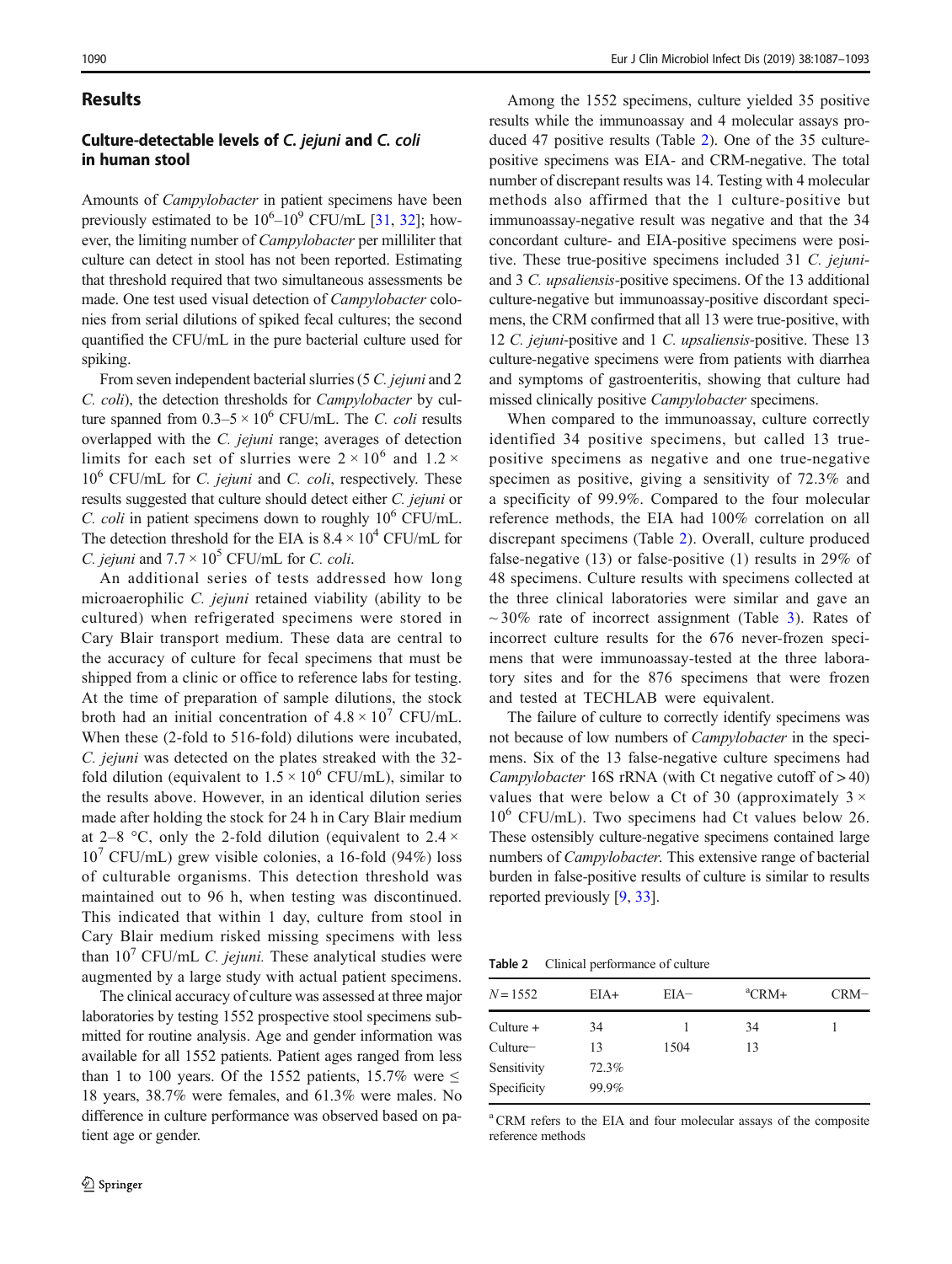| c sius i<br>Culture results at three Chillcal sites |          |                  |                          |                                              |  |  |
|-----------------------------------------------------|----------|------------------|--------------------------|----------------------------------------------|--|--|
|                                                     | Cultures | Culture positive | <sup>a</sup> CRM results | % Culture incorrect                          |  |  |
| Site no. 1                                          | 367      |                  | 8 positive               | $3/8 = 37.5\%$                               |  |  |
| Site no. 2                                          | 219      | 6                | 8 positive<br>1 negative | $2/8 = 25%$<br>$[3/9 = 33.3\%]$ <sup>b</sup> |  |  |
| Site no. 3                                          | 966      | 24               | 32 positive              | $8/32 = 25\%$                                |  |  |
| Average                                             |          |                  |                          | 29.1% [31.9%]                                |  |  |

<span id="page-4-0"></span>Table 3 Culture results at three clinical sites

<sup>a</sup> CRM refers to the EIA and four molecular assays of the composite reference methods

<sup>b</sup> Values in brackets include the one culture false positive

Of note, species-specific PCR and bidirectional sequencing indicated that four specimens from symptomatic patients contained pathogenic C. upsaliensis, representing 8.5% of the 47 true-positive specimens. The 8 species-specific PCR assays did not detect any other Campylobacter spp. in this cohort of patients. Overall, the prevalence rate of Campylobacter infection during the months of May to September 2017, as determined by the CRM tests, was 3.0% (47/1552), whereas prevalence based on culture only was 2.3% (35/1552).

# **Discussion**

This large prospective study agrees with previous studies on the poor sensitivity of Campylobacter culture [\[9](#page-5-0), [34](#page-6-0), [35](#page-6-0)]. Over one-quarter of the specimens that were confirmed to contain Campylobacter DNA and bacterial antigen had been classified as culture-negative. Moreover, the rapid loss of Campylobacter viability in clinical specimens stored in transport medium as found in this study suggests that low levels of live *Campylobacter* in actual patient specimens may not survive to be detected by culture. Based on the PCR Ct values of some specimens, even reasonably high numbers of bacteria may not be recovered by culture.

A strength of the clinical evaluation phase of this study was the exclusive use of freshly collected, all-comers patient specimens without resort to banked frozen samples. This approach utilized Campylobacter-positive specimens that reflect natural prevalence rates during the summer season in three geographically separate regions of the USA. Further, the molecular and immunological characterization of the specimens required simultaneous agreement of all CRM methods to accurately arbitrate results that were discrepant with culture. This rigorous multi-pronged approach was necessary because faulty culture results could make a single comparator assay appear inaccurate. The complete agreement of these combined reference methods clearly showed that culture incorrectly identified a significant number of specimens and produced a sensitivity of only 72%.

Typical laboratory culture methods are optimized for C. jejuni and C. coli and are not set up to detect additional pathogenic Campylobacter species like C. lari and C. upsaliensis [\[10,](#page-5-0) [36\]](#page-6-0). In this study, the immunoassay and molecular methods confirmed that C. upsaliensis was present in  $\sim$  10% of all clinically positive specimens. C. upsaliensis is known to be able to cause human disease [[37\]](#page-6-0), but its clinical importance has been recognized by only a few studies [\[36\]](#page-6-0).

These studies are subject to several limitations. Although our cultures could detect C. jejuni and C. coli in fecal specimens that contained an average of about 1 million bacteria per gram of stool, the Campylobacter concentrations detected with fecal cultures spanned a 15-fold range. Although Campylobacter-specific agar utilized by many clinical laboratories was used for the study, other specialized solid media with alternative antibiotics might make colony detection among competing fecal flora more precise. In addition, a pooled mixture of multiple Campylobacter-negative but diarrheal stools was used as the sample matrix for culture. Diarrheal stool is more realistic than healthy stool, but the effect of the pooled specimens' true sources of gastroenteritis on Campylobacter detection is unknown. In actual clinical situations, variations among patient fecal specimens or use of antibiotics will likely make the culture thresholds from individuals differ as well. Another limitation is that only the 48 discrepant and positive specimens were tested by the 4 molecular reference methods. However, all 1552 specimens were tested by the EIA, an assay that showed 100% agreement with the molecular methods on the discrepant and positive specimens. Requiring that all 5 CRM methods had to agree for a specimen's results to be resolved was used to strengthen the validity of the results.

The findings of this report provide practical information on culture-independent methods that will be useful for both small and large diagnostic laboratories as well as provide unexpected results on under-reported pathogenic species that are important for physicians and epidemiologists.

These results underline the limitations of culture as the gold standard for *Campylobacter* detection [\[9](#page-5-0), [38](#page-6-0), [39\]](#page-6-0) and suggest that culture-independent tests should have a role in diagnostic testing. This is important clinically because continued reliance on culture may hold back the adoption of new, more accurate assays. For antibiotic resistance testing, epidemiological studies, or required state or national reporting, culture will still be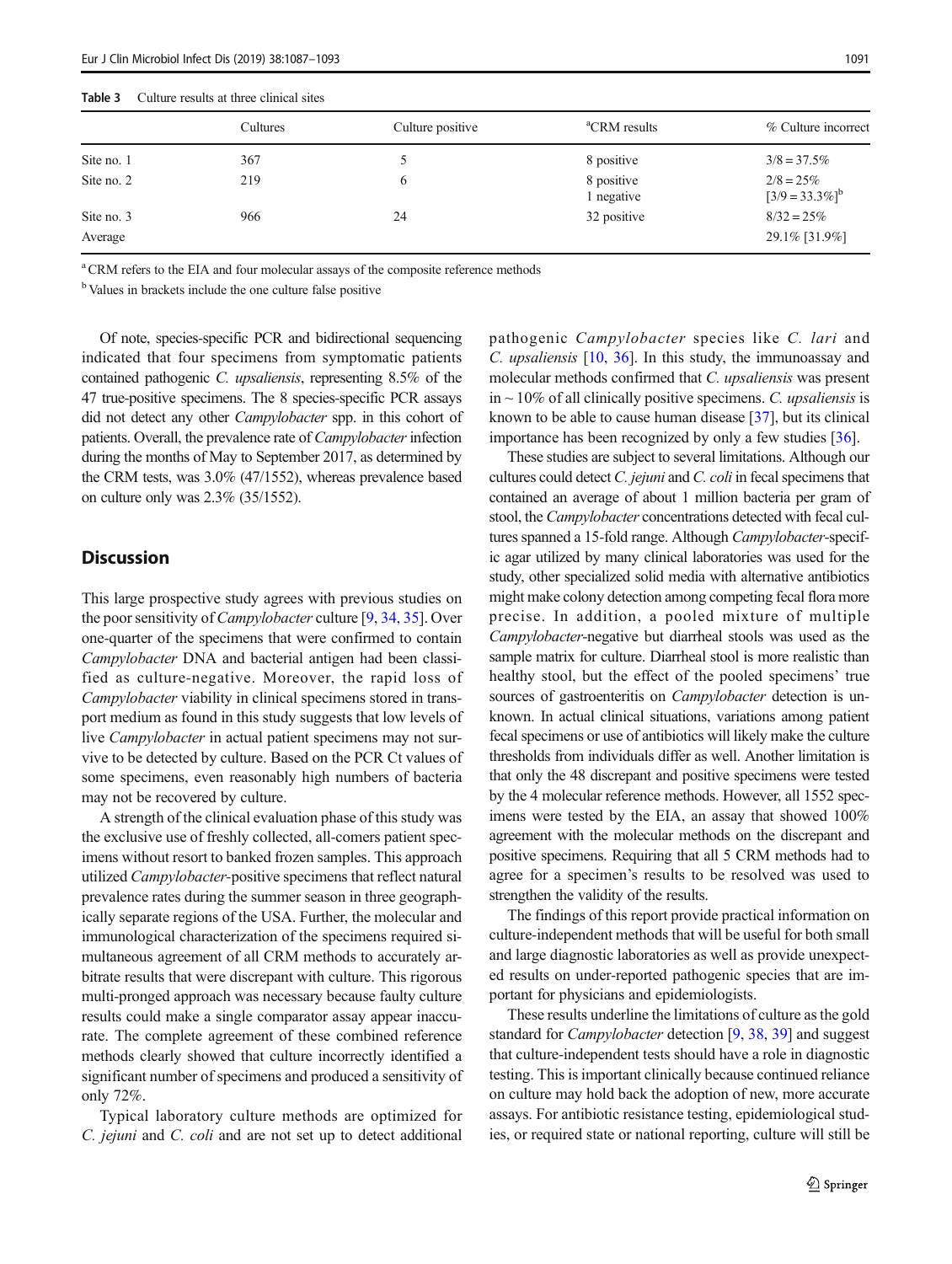<span id="page-5-0"></span>required. In these situations, the rapid time-to-result detection by an immunoassay or newer molecular tests will permit the > 97% of the specimens that are negative to be screened and separated within a time frame when the true-positive specimens should still contain viable Campylobacter spp. and can be reflexed to culture for further testing. Improving the detection rate for species that are often overlooked may show that the true prevalence of *Campylobacter* spp. infection is higher than currently recognized by culture alone [\[40](#page-6-0)], especially for C. upsaliensis.

Acknowledgements We thank Mary Goodykoontz, Elizabeth Thacker, Li Chen, Jodie Stevens, and Kristen Schwab at TECHLAB; Derek Gerstbrein and Michel Mashock from Wisconsin Diagnostic Laboratories; Jennifer Vitale, Amanda Michael, Dona Saumya Wijetunge, and Debra Myers from Hershey Medical Center; and Patricia Jim, Christen Griego-Fulbright, Aaron Wagner, April Trevizo, Patrick Illescas, and Joclin Nicasio from TriCore Reference Laboratories for excellent and careful testing.

## Compliance with ethical standards

Conflict of interest J.E.B., M.L.C, and S.D. are employees of TECHLAB, Inc.

Open Access This article is distributed under the terms of the Creative Commons Attribution 4.0 International License (http:// creativecommons.org/licenses/by/4.0/), which permits unrestricted use, distribution, and reproduction in any medium, provided you give appropriate credit to the original author(s) and the source, provide a link to the Creative Commons license, and indicate if changes were made.

Publisher's note Springer Nature remains neutral with regard to jurisdictional claims in published maps and institutional affiliations.

## References

- 1. Kaakoush NO, Castaño-Rodríguez N, Mitchell HM, Man SM (2015) Global epidemiology of Campylobacter infection. Clin Microbiol Rev 28(3):687–720. [https://doi.org/10.1128/CMR.](https://doi.org/10.1128/CMR.00006-15) [00006-15](https://doi.org/10.1128/CMR.00006-15)
- 2. Geissler AL, Bustos Carrillo F, Swanson K, Patrick ME, Fullerton KE, Bennett C, Barrett K, Mahon BE (2017) Increasing Campylobacter infections, outbreaks, and antimicrobial resistance in the United States, 2004–2012. Clin Infect Dis 65(10):1624– 1631. <https://doi.org/10.1093/cid/cix624>
- 3. CDC (2018) Annual Summaries of Foodborne Outbreaks. US Department of Health and Human Services. [https://www.cdc.gov/](https://www.cdc.gov/fdoss/annual-reports/index.html) [fdoss/annual-reports/index.html](https://www.cdc.gov/fdoss/annual-reports/index.html). Accessed 19 Nov 2018
- 4. Ruiz-Palacios GM (2007) The health burden of Campylobacter infection and the impact of antimicrobial resistance: playing chicken. Clin Infect Dis 44(5):701–703. <https://doi.org/10.1086/509936>
- 5. Toledo Z, Simaluiza RJ, Astudillo X, Fernández H (2017) Occurrence and antimicrobial susceptibility of thermophilic Campylobacter species isolated from healthy children attending municipal care centers in southern Ecuador. Rev Inst Med Trop Sao Paulo 59:e77–e77. [https://doi.org/10.1590/S1678-](https://doi.org/10.1590/S1678-9946201759077) [9946201759077](https://doi.org/10.1590/S1678-9946201759077)
- 6. Lee G, Pan W, Peñataro Yori P, Paredes Olortegui M, Tilley D, Gregory M, Oberhelman R, Burga R, Chavez CB, Kosek M (2013) Symptomatic and asymptomatic Campylobacter infections associated with reduced growth in Peruvian children. PLoS Negl Trop Dis 7(1): e2036–e2036. <https://doi.org/10.1371/journal.pntd.0002036>
- 7. Adams DA, Thomas KR, Jajosky RA, Foster L, Baroi G, Sharp P, Onweh DH, Schley AW, Anderson WJ (2017) Summary of notifiable infectious diseases and conditions—United States, 2015. MMWR Morb Mortal Wkly Rep 64:1–143. [https://doi.org/10.](https://doi.org/10.15585/mmwr.mm6453a1) [15585/mmwr.mm6453a1](https://doi.org/10.15585/mmwr.mm6453a1)
- 8. Fitzgerald C, Patrick M, Gonzalez A, Akin J, Polage CR, Wymore K, Gillim-Ross L, Xavier K, Sadlowski J, Monahan J, Hurd S, Dahlberg S, Jerris R, Watson R, Santovenia M, Mitchell D, Harrison C, Tobin-D'Angelo M, DeMartino M, Pentella M, Razeq J, Leonard C, Jung C, Achong-Bowe R, Evans Y, Jain D, Juni B, Leano F, Robinson T, Smith K, Gittelman RM, Garrigan C, Nachamkin I (2016) Multicenter evaluation of clinical diagnostic methods for detection and isolation of Campylobacter spp. from stool. J Clin Microbiol 54(5):1209–1215. <https://doi.org/10.1128/jcm.01925-15>
- 9. Bessède E, Delcamp A, Sifre E, Buissonniere A, Mégraud F (2011) New methods for detection of campylobacters in stool samples in comparison to culture. J Clin Microbiol 49(3):941–944. [https://doi.](https://doi.org/10.1128/jcm.01489-10) [org/10.1128/jcm.01489-10](https://doi.org/10.1128/jcm.01489-10)
- 10. Bullman S, O'Leary J, Corcoran D, Sleator R, Lucey B (2012) Molecular-based detection of non-culturable and emerging campylobacteria in patients preseting with gastroenteritis. Epidemiol Infect 140:684–688. [https://doi.org/10.1017/](https://doi.org/10.1017/S0950268811000859) [S0950268811000859](https://doi.org/10.1017/S0950268811000859)
- 11. Giltner CL, Saeki S, Bobenchik AM, Humphries RM (2013) Rapid detection of *Campylobacter* antigen by enzyme immunoassay leads to increased positivity rates. J Clin Microbiol 51(2):618–620. <https://doi.org/10.1128/jcm.02565-12>
- 12. Marder EP, Cieslak PR, Cronquist AB, Dunn J, Lathrop S, Rabatsky-Ehr T, Ryan P, Smith K, Tobin-D'Angelo M, Vugia DJ, Zansky S, Holt KG, Wolpert BJ, Lynch M, Tauxe R, Geissler AL (2017) Incidence and trends of infections with pathogens transmitted commonly through food and the effect of increasing use of culture-independent diagnostic tests on surveillance—foodborne diseases active surveillance network, 10 U.S. sites, 2013–2016. MMWR Morb Mortal Wkly Rep 66(15):397–403. [https://doi.org/](https://doi.org/10.15585/mmwr.mm6615a1) [10.15585/mmwr.mm6615a1](https://doi.org/10.15585/mmwr.mm6615a1)
- 13. Floch P, Goret J, Bessède E, Lehours P, Mégraud F (2012) Evaluation of the positive predictive value of a rapid Immunochromatographic test to detect Campylobacter in stools. Gut Pathogens 4(1):17. <https://doi.org/10.1186/1757-4749-4-17>
- 14. Crim SM, Iwamoto M, Huang JY, Griffin PM, Gilliss D, Cronquist AB, Cartter M, Tobin-D'Angelo M, Blythe D, Smith K, Lathrop S, Zansky S, Cieslak PR, Dunn J, Holt KG, Lance S, Tauxe R, Henao OL; Centers for Disease Control and Prevention (CDC) (2014) Incidence and trends of infection with pathogens transmitted commonly through food—foodborne diseases active surveillance network, 10 U.S. sites, 2006–2013. Morb Mortal Wkly Rep 63:328–332
- 15. Wang Y, Zhang M, Deng F, Shen Z, Wu C, Zhang J, Zhang Q, Shen J (2014) Emergence of multidrug-resistant Campylobacter species isolates with a horizontally acquired rRNA Methylase. Antimicrob Agents Chemother 58(9):5405–5412. <https://doi.org/10.1128/aac.03039-14>
- 16. Tacconelli E, Magrini N, Carmeli Y, Harbarth S, Kahlmeter G, Kluytmans J, Mendelson M, Pulcini C, Singh N, Theuretzbacher U (2017) Global priority list of antibiotic-resistant bacteria to guide research, discovery, and development of new antibiotics. World Health Organization
- Mukherjee P, Ramamurthy T, Mitra U, Mukhopadhyay AK (2014) Emergence of high-level azithromycin resistance in Campylobacter jejuni isolates from pediatric diarrhea patients in Kolkata, India. Antimicrob Agents Chemother 58(7):4248. [https://doi.org/10.](https://doi.org/10.1128/aac.02931-14) [1128/aac.02931-14](https://doi.org/10.1128/aac.02931-14)